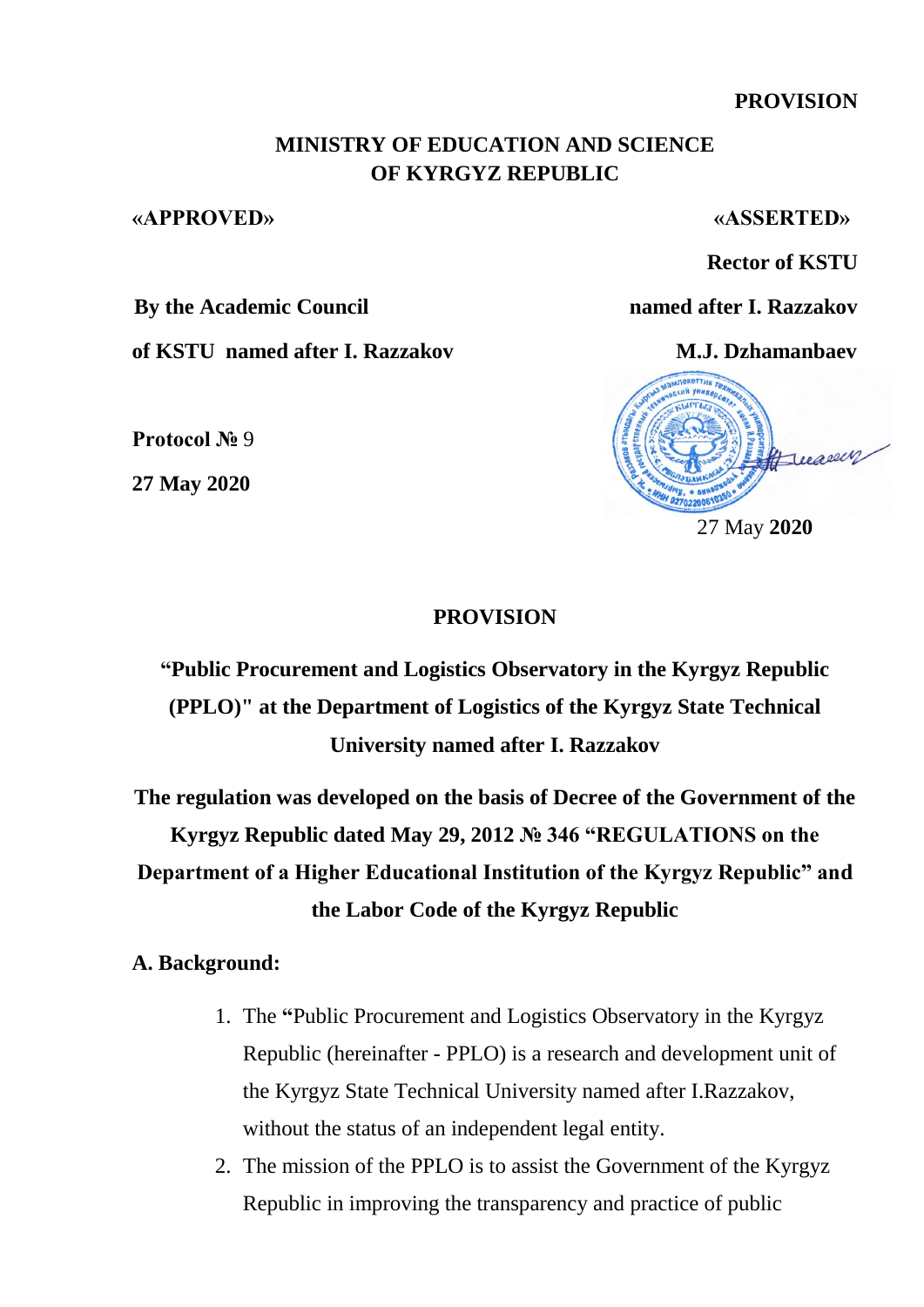procurement, contributing to an overall increase in efficiency and results.

3. PPLO carries out its activities in accordance with the Law of the Kyrgyz Republic "On Education", Decree of the Government of the Kyrgyz Republic dated May 29, 2012 No. 346, other regulatory legal acts of the Kyrgyz Republic, and the Charter KSTU and the Regulation on PPLO KSTU approved by the rector of KSTU.

# **B. Goals and objectives:**

- 4. The purpose of the activity is to collect and analyze data in the field of public procurement in the Kyrgyz Republic, to facilitate the exchange of information between various stakeholders in the field of public procurement.
- 5. The main goal of the PPLO is to serve as a research center in the field of public procurement, which will contribute to the overall improvement of the transparency and practice of public procurement, efficiency and results through advocacy and capacity building.
- 6. In order to achieve its goals, the PPLO will carry out monitoring and capacity-building activities in the public procurement system.
- 7. PPLO performs the following main functions:

• Assessment of the effectiveness of the public procurement system using adequate performance indicators;

• Sharing knowledge and valuable suggestions for improving public procurement;

• Exchange of international best practices in the field of procurement cycle management through seminars and other means for government and municipal workers.

8. According to the functional purpose of PPLO is: KSTU analytical research unit using public procurement data for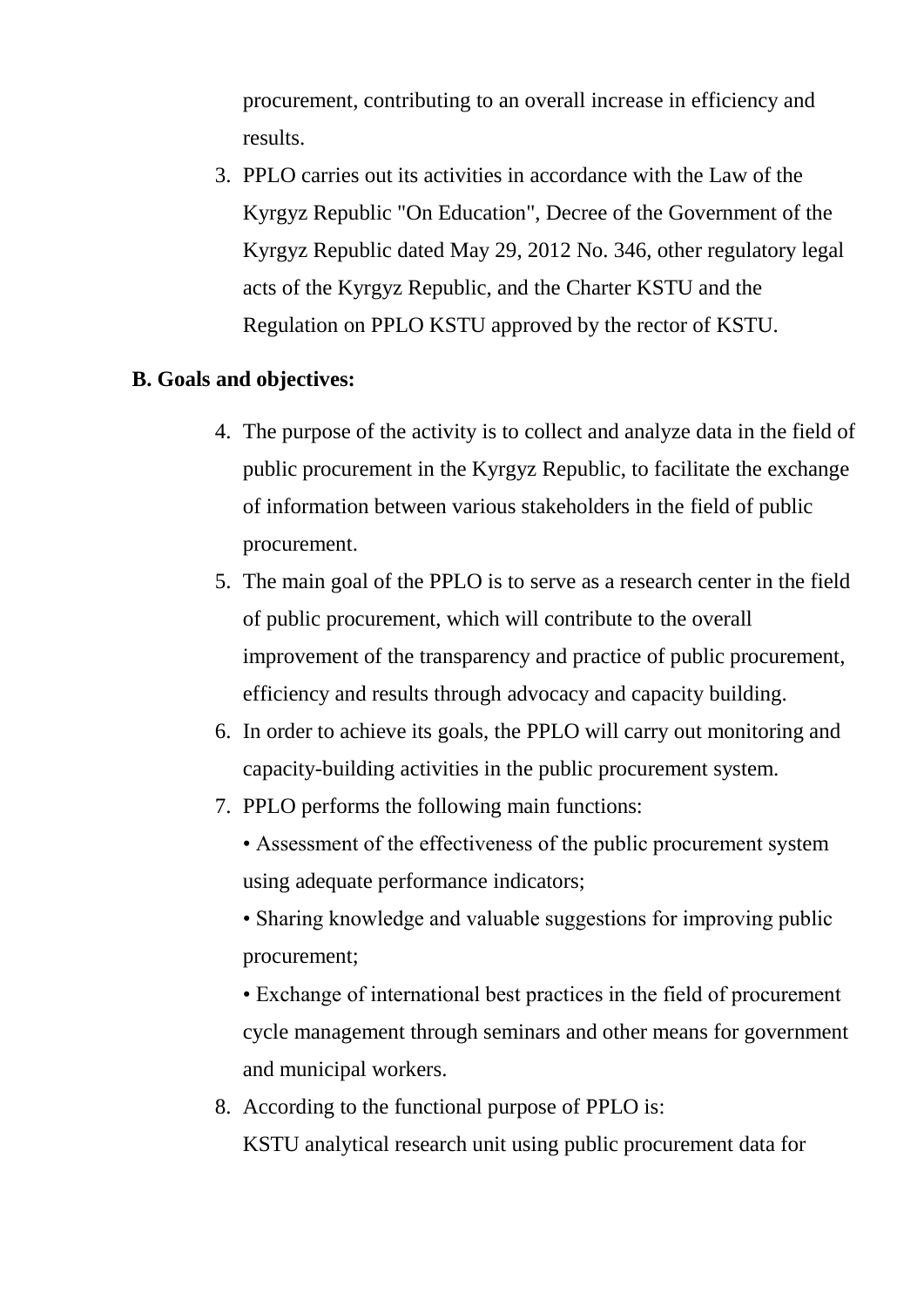analysis from open sources (portal http: [//www.zakupki.gov.kg](http://www.zakupki.gov.kg/)), secondary data sources available to the public.

# **C. Organizational basis of activity:**

- 9. PPLO includes faculty, graduate students, doctoral students, researchers, academic support staff, providing analytical, research work and teaching the modules properly scientific, theoretical, methodological and organizational level consultants, experts, specialists of procuring entities and the authorized body for public procurement, representatives of the business community (suppliers, contractors) are also involved.
- 10. Training and research laboratories carrying out research work in the scientific direction of PPLO assigned to the PPLO.
- 11. The organizational structure and staffing of the PPLO are approved by the rector of KSTU in accordance with applicable law.
- 12. The activities of PPLO are funded by Grants from the World Bank.
- 13. For the implementation of the objectives, the PPLO KSTU check in a special account for monetary transaction in accordance with the approved budgets of Grant funds of the World Bank.
- 14. PPLO is created as part of the Department of Logistics of KSTU in direct subordination of the rector of KSTU.
- 15. PPLO is created by order of the rector of KSTU on the basis of a signed Memorandum with the World Bank and the consent of the academic council of KSTU.
- 16. Reorganization of PPLO (separation, integration and re-profiling) is carried out by order of the rector of KSTU in coordination with the World Bank and on the basis of the relevant decision of the academic council of KSTU.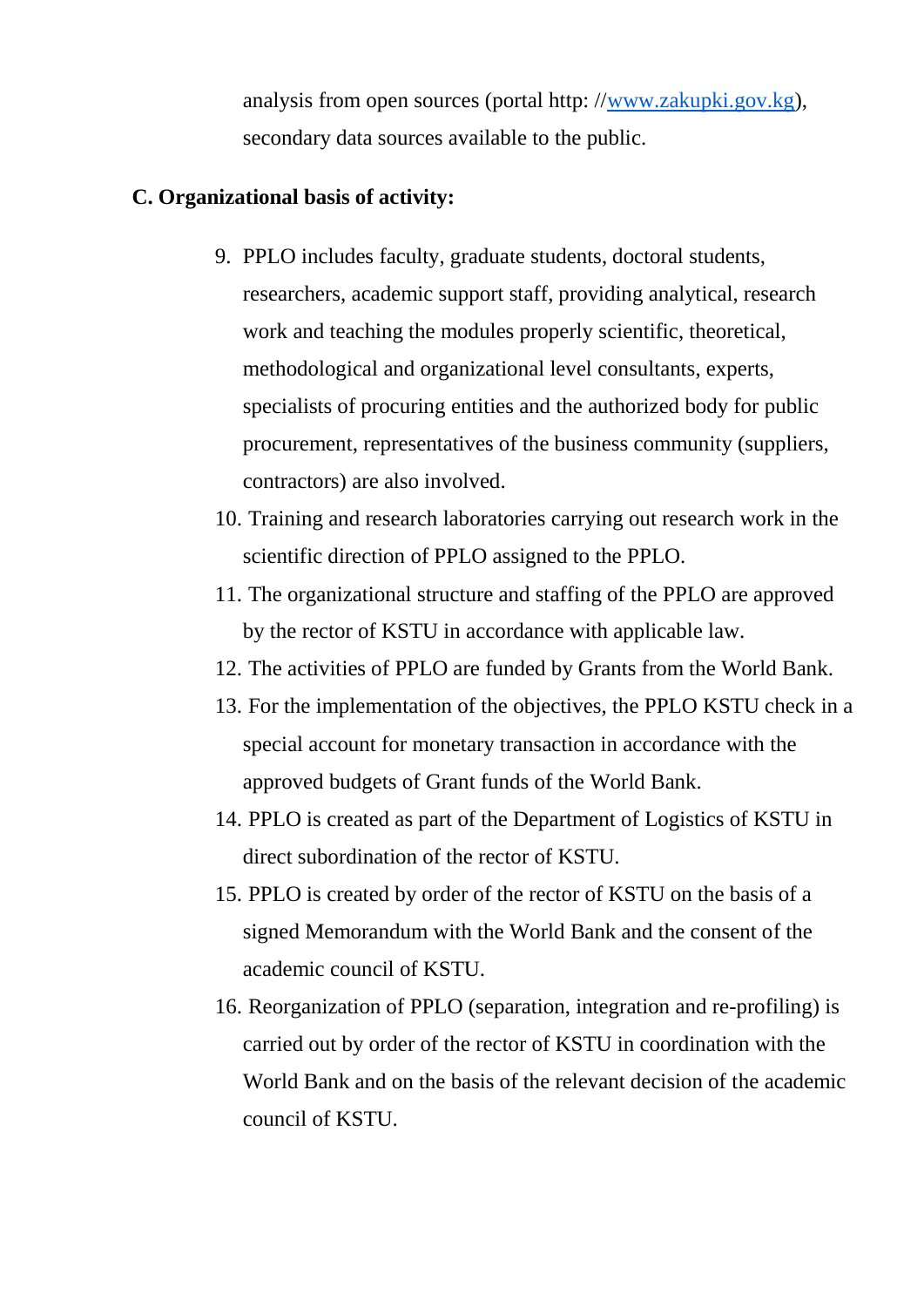- 17. Direct management of the PPLO is carried out by the Director, appointed by order of the rector of KSTU in coordination with the World Bank.
- 18. Applicants for the position of Director must have the following competencies:

• academic degree and academic title in the field of logistics and public procurement;

• experience in the field of logistics and public procurement;

• certificates and diplomas of the international level in the field of logistics and public procurement;

• sufficient knowledge of English.

#### 19. Director of I PPLO:

• participates in the work of the structural divisions of the university, where the issues of PPLO activities are discussed and resolved;

• develop the work plan of the PPLO and distributes it among the employees in accordance with their approved functional responsibilities;

• manages the educational, teaching, research, scientific and methodological activities of the PPLO and laboratories;

• coordinates and supervises the work of the members of the PPLO on research work in the field of public procurement in the Kyrgyz Republic;

• involves consulting firms, individual consultants to fulfill the goals and objectives of PPLO;

• manages the funds of a special account in accordance with the budget approved by the World Bank;

• submits to the university administration proposals for hiring, dismissing and moving employees of the develop the work plan, their moral and material incentives, as well as disciplinary measures;

• submits to the university administration proposals on the formation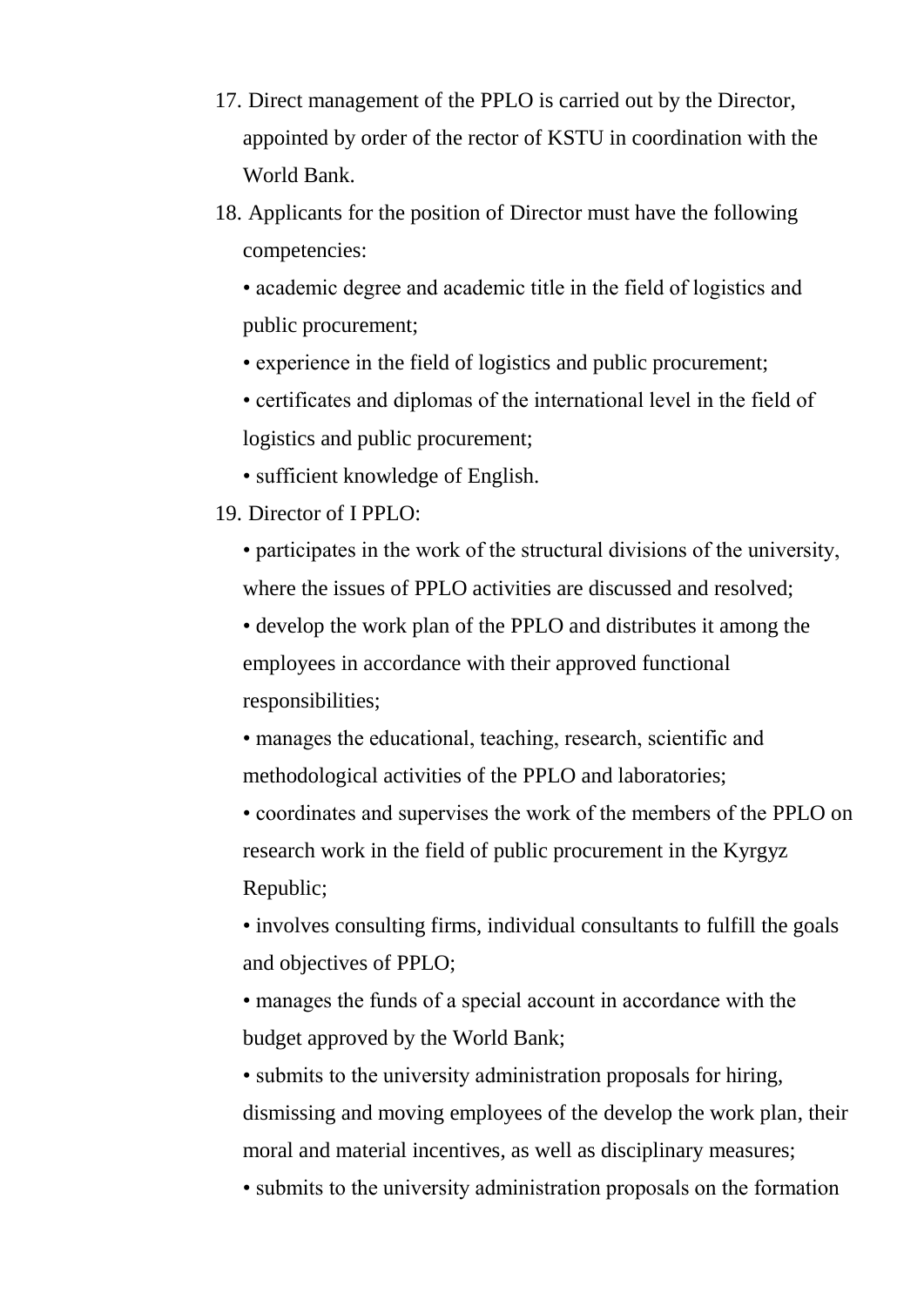of the structure and staffing of the develop the PPLO solves issues together with other structural units of the university in order to ensure the necessary conditions for the research work of the PPLO;

• prepares reports on the activities of PPLO for each year and submits to the academic council of the university for consideration.

- 20. The Director's individual work plan is discussed at a meeting of the PPLO and approved by the vice-rector for science.
- 21. The Director of the PPLO is personally responsible for the activities of the PPLO. The terms and forms of the activity report for the period of his work in this position are established by the rector of the university and the World Bank.

| <b>Names</b>             | <b>Position</b>                   |  |
|--------------------------|-----------------------------------|--|
| <b>Akylbek Umetaliev</b> | Team Leader                       |  |
| Kydykov Azizbek          | Content developer                 |  |
| Puzikov Aleksandr        | Web developer                     |  |
| Muktarbekova Rasita      | Graphic designer                  |  |
| Chomoeva Baktigyl        | Public procurement specialist     |  |
| Murzalieva Madina        | Administrative/Finance specialist |  |
| Bespalov Dmitryi         | Expert analyst                    |  |
| <b>Emilbekov Dastan</b>  | Technical specialist              |  |
| Bublikova Julija         | Translator                        |  |

22. The staffing of the PPLO: